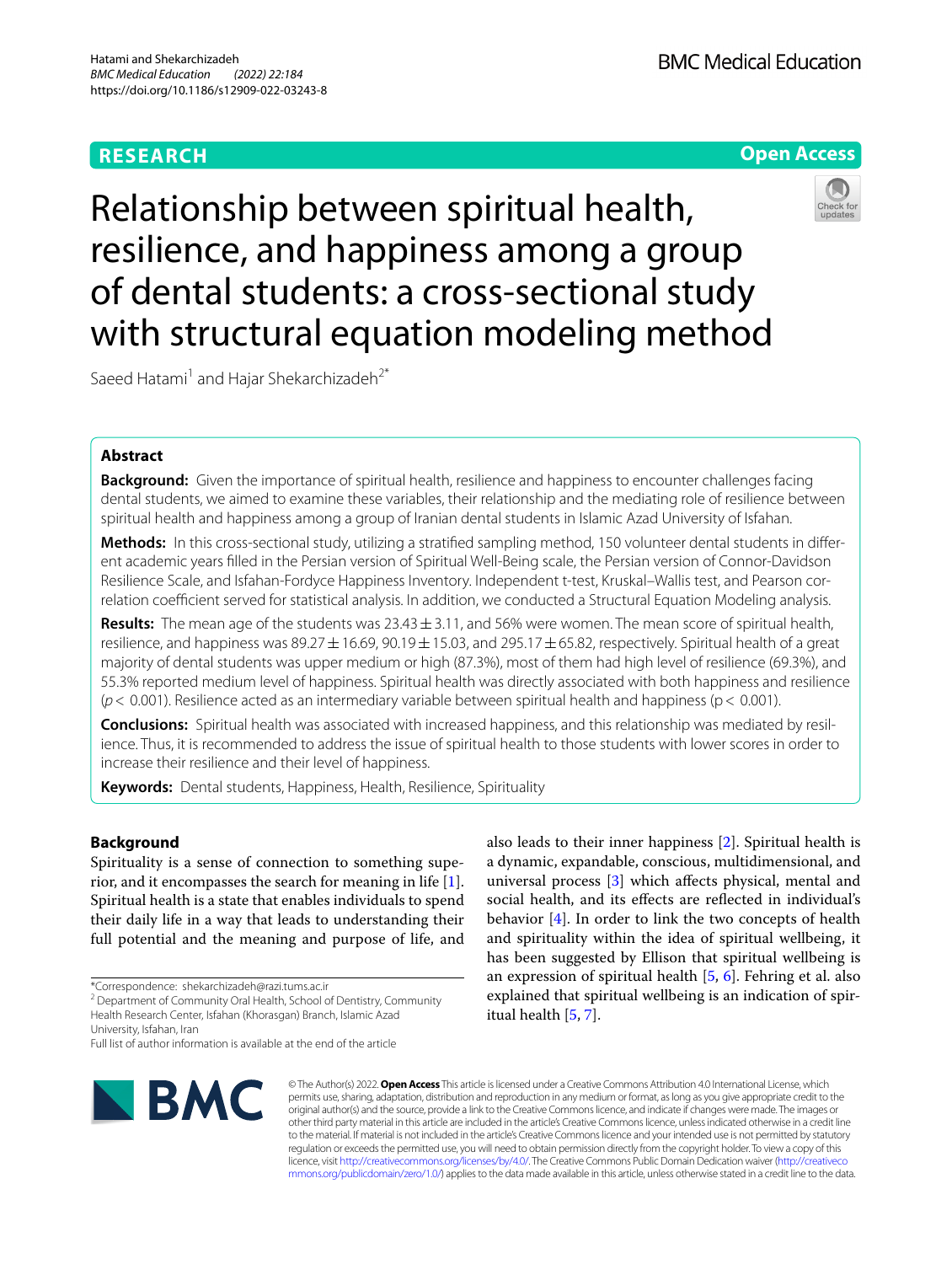Resilience is defned as the process of adapting well in face of adversity, trauma, tragedy, threats or signifcant sources of stress [[8](#page-6-7)]. Individuals' ability to return to their original state or to successfully endure adverse conditions is called resilience [[9\]](#page-6-8).

Happiness as a mental or emotional state is described by positive emotions ranging from satisfaction to intense pleasure. It refers to the fact that how people experience their quality of life  $[10]$  $[10]$  $[10]$ . People consider the meaning of happiness as "being in a state of happiness and joy, or other positive emotions" or "being satisfed with their own life". In many cases a third component also exist: "the absence of depression, anxiety and other negative emotions" [[11\]](#page-6-10).

Spiritual health plays an important role in human health, afects coping strategies and can compensate other aspects of health including mental, physical, and social health [[12\]](#page-6-11). Spiritual persons feel more connected to life, and are more satisfied. They find peace and harmony in everything they do, and believe that God or a superior power is ever-present in their every action. Hence, they are happier [[1\]](#page-6-0). Positive relationship between spiritual health and coping abilities [[12](#page-6-11)], between spiritual health and happiness [[13\]](#page-6-12), and between resilience and happiness [[14\]](#page-6-13) have been described in previous studies.

Dental students usually face numerous stresses including admission to dental school, competitive training to develop clinical skills, dealing with innate feelings related to doctor-patient relationship, high work pressure, exam stress, limited free time, and stress resulting from complying with clinical requirements. These sources of stress might lead to their health problems, burnout, and development of undesirable habits. Thus, they need to be able to cope with their stress [[12](#page-6-11), [15\]](#page-6-14).

Resilience, as a process of adaptation to life changes, is a protective factor against psychological damage and mental disorders [[15\]](#page-6-14). Spirituality acts as an important source of adaptation, and spiritual health improves individuals' physical and psychological health, and their quality of life [\[16](#page-6-15)]. Spiritual health increases individual's coping skills, thus it can help dental students, as future health care providers, to overcome critical situations [\[12](#page-6-11)]. According to Kamthan et al. [[17\]](#page-6-16), believing in a superior power is helpful to achieve inner happiness. Moreover, according to Aboalshamat et al. [[14\]](#page-6-13), students with high resilience are happier and more satisfed with their life.

Given the importance of spiritual health, resilience and happiness to encounter challenges facing dental students, we investigated the level of spiritual health, resilience, and happiness among a group of dental students. In addition, the aim of our study was to evaluate the relationship between these three variables, and to examine the efect of spiritual health on students' resilience and happiness,

as well as the mediating role of resilience between the two other variables.

## **Methods**

We conducted a cross-sectional study on 150 Iranian dental students from Islamic Azad University of Isfahan in 2019. The sample size of 150 was estimated to calculate the simple correlation coefficient between main variables of the study considering the precision of 0.05, power of 80% ( $\beta$  = 0.2), a minimum correlation coefficient of 0.25 (medium efect size) for the signifcance association in a hypothesis test of  $\rho = 0$  compared to  $\rho \neq 0$ , and considering 20% additional cases due to the possibility of the distortion of questionnaires. This sample is enough for the structural equation modeling method used in the present study as explained by Keline [[18\]](#page-6-17).

Applying a stratifed sampling method, students from diferent academic years entered the study. In addition to questions regarding their demographic characteristics (gender, age and academic year), volunteer students were asked to fll in three self-administered questionnaires in order to measure their spiritual health, resilience, and happiness. We used the Persian version [\[19\]](#page-6-18) of Spiritual Well-Being Scale [\[20](#page-6-19)] which has two subscales: Existential Well-Being and Religious Well-Being. Each subscale comprises 10 items on a six-point Likert scale rating from 1 (strongly disagree) to 6 (strongly agree). Reverse scores were considered for questions number 3, 4, 7, 8, 10, 11, 14, 15, 17, 19 and 20. Spiritual Well-Being Scale for each participant ranges from 20 to 120. Scores were then categorized as: low spiritual health (20–40), lower medium spiritual health (41–70), upper medium spiritual health  $(71–99)$ , and high spiritual health  $(100–120)$  [\[19](#page-6-18)]. Among our study participants, the Cronbach's alpha for this scale was calculated as 0.929.

We used the Persian version [\[21\]](#page-6-20) of the Connor-Davidson Resilience Scale [[22](#page-6-21)], which comprises 25 items on a fve-point Likert scale rating from 1 (not true at all) to 5 (true nearly all the time). This scale measures five factors including: 1. notion of personal competence, 2. trust in one's instincts (tolerance of negative afect), 3. positive acceptance of changes and secure relationships, 4. control, and 5. spiritual infuences. Connor-Davidson Resilience Scale for each participant ranges between 25 and 125. Scores were then categorized as: low resilience (<41), moderate resilience (41–83), high resilience (83<). Among our study participants, the Cronbach's alpha for this scale was calculated as 0.919.

We used the Persian version of Fordyce Happiness Inventory (Isfahan-Fordyce Happiness Inventory) [\[23](#page-6-22)], which includes 48 multi-choice items divided into 16 sections, each section with three items. Each item ranges between 0 and 10. The inventory variables include: be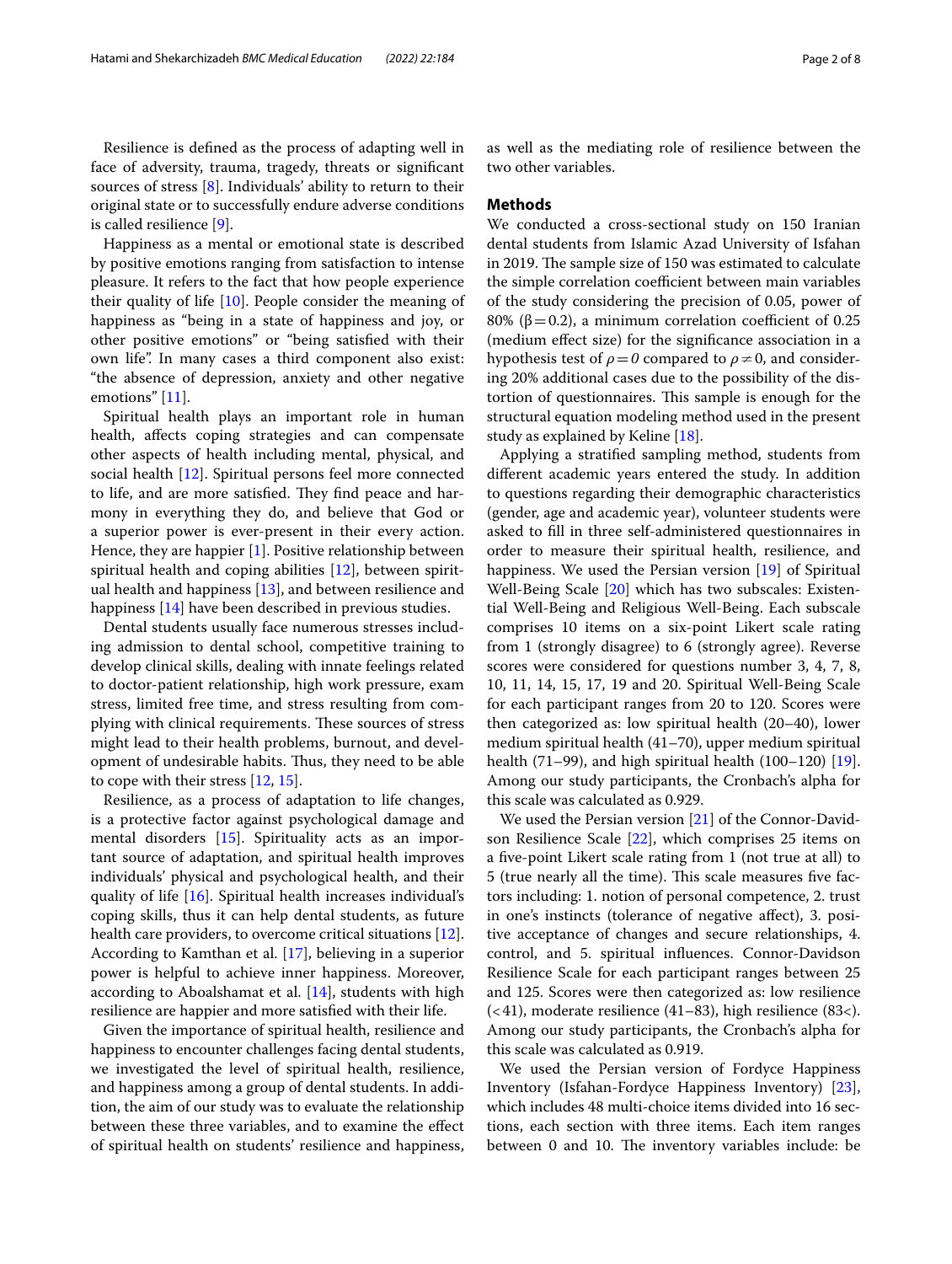more active and keep busy, spend more time socializing, eliminate negative feelings and problems, develop positive optimistic thinking, expressing feeling, lower expectations and aspirations, be yourself, close relationships, get better organized, be present-oriented, value happiness, be productive at meaningful work, stop worrying, work on a healthy personality, develop an outgoing social personality, and overall happiness. Isfahan-Fordyce Happiness Inventory for each participant ranges from 0 to 480. Scores were then categorized as: low happiness (0–170), medium happiness (170–330), and high happiness (330–480). Among our study participants, the Cronbach's alpha for this scale was calculated as 0.950.

The Islamic Azad University of Isfahan Ethics Committee approved the study (ID: IR.IAU.KHUISF. REC.1398.183). Participation in this study was voluntary. All students provided their informed consent and flled in anonymous questionnaires.

#### **Statistical analyses**

The data were analyzed with the Statistical Package for the Social Science (SPSS for Windows, version 20.0/PC; SPSS, Chicago, IL, USA). The scatter plots verified the linear relationships between the study variables, and the normal distribution of the data was confrmed using Kolmogorov–Smirnov test. Student's t-test, Kruskal–Wallis test, and Pearson correlation coefficient served for statistical analysis (level of significance <0.05). Missing data were present in less than 5% of the questionnaires. The mean substitution method was used to deal with these data.

The conceptual model of the study (the relationship between spiritual health and happiness with the mediating role of resilience) was tested by AMOS software using a Structural Equation Modeling method. We analyzed the goodness of ft of the model using the Comparative Fit Index (CFI), Goodness of Fit Index (GFI), Normed Fit Index (NFI), Root Mean Square Error of Approximation (RMSEA), and Relative Chi-Square  $(\chi 2/df)$ .

## **Results**

Among 150 dental students (Response Rate=94%), 56% were females. The mean age of the students was  $23.43 \pm 3.11$ ; a majority of whom were between 21 and 25 years of age. The students' mean score of spiritual health was  $89.27$  (SD 16.69; range  $41-118$ ). The mean score of religious subscale was 44.99 (SD 8.20; range  $20-59$ ). The mean score of existential subscale was 44.28 (SD 9.06; range 17–59). Spiritual health among 30.0% of the student was high, among 57.3% was upper medium, and among 12.7% was lower medium. Spiritual health was not signifcantly associated with students' gender ( $P = 0.18$ ), age ( $P = 0.95$ ) and their academic year  $(P=0.39)$ .

The students' mean score of resilience was 90.19  $(SD 15.03;$  range 34–120). The highest score belonged to the dimension of "notion of personal competence" (29.73 $\pm$ 5.68), and the lowest score belonged to the dimension of "spiritual influences"  $(7.30 \pm 2.02)$ (Table [1\)](#page-2-0). Resilience among 69.3% of the students was high, among 30.0% was medium, and among 0.7% was low. Resilience was not signifcantly associated with students' gender ( $P = 0.40$ ), age ( $P = 0.37$ ) and their academic year  $(P=0.13)$ .

The students' mean score of happiness was 295.17  $(SD 65.82; range 116–448)$ . The highest score belonged to the dimension of "value happiness"  $(23.01 \pm 5.22)$ , and the lowest score belonged to the dimension of "lower expectations and aspirations"  $(12.70 \pm 6.50)$ (Table [2](#page-3-0)). Happiness among 39.3% of the students was high, among 55.3% was medium, and among 5.3% was low. Happiness was not signifcantly associated with students' gender  $(P=0.42)$  and age  $(P=0.39)$ . A signifcant association revealed between the students' academic year and their happiness scores  $(P=0.02)$ . Based on the post hoc test, only happiness score among fourth-year students was signifcantly higher than that of the ffth-year students.

A signifcant correlation existed between the students' spiritual health and their resilience score  $(P< 0.001, r = 0.50)$ . Moreover, all dimensions of resilience were signifcantly correlated to both subscales of spiritual health  $(P < 0.05)$  (Table [3\)](#page-3-1).

A signifcant correlation existed between the students' spiritual health and their happiness score  $(P< 0.001, r = 0.57)$ . Moreover, all dimensions of happiness were signifcantly correlated to both subscales of spiritual health ( $P$  < 0.05). Among various dimensions of happiness, "develop positive optimistic thinking" showed the strongest association with spiritual health  $(r=0.561)$  and its subscales: religious health  $(r=0.520)$ and existential health  $(r=0.563)$  (Table [4](#page-4-0)).

<span id="page-2-0"></span>**Table 1** Resilience and its dimensions among dental students of Islamic Azad University of Isfahan (*n*=150)

| <b>Dimensions</b>                                          | Mean SD |       |      | Minimum Maximum |
|------------------------------------------------------------|---------|-------|------|-----------------|
| Notion of personal competence 29.73 5.68                   |         |       | -11  | 40              |
| Trust in one's instincts                                   | 23.53   | 4.78  | 10   | 35              |
| Positive acceptance of changes<br>and secure relationships | 18.59   | 3.30  | 5    | 25              |
| Control                                                    | 11 04   | 245   | - 3  | 15              |
| Spiritual influences                                       | 7.30    | 202   | 2    | 10              |
| Total score of resilience                                  | 90.19   | 15.03 | - 34 | 120             |
|                                                            |         |       |      |                 |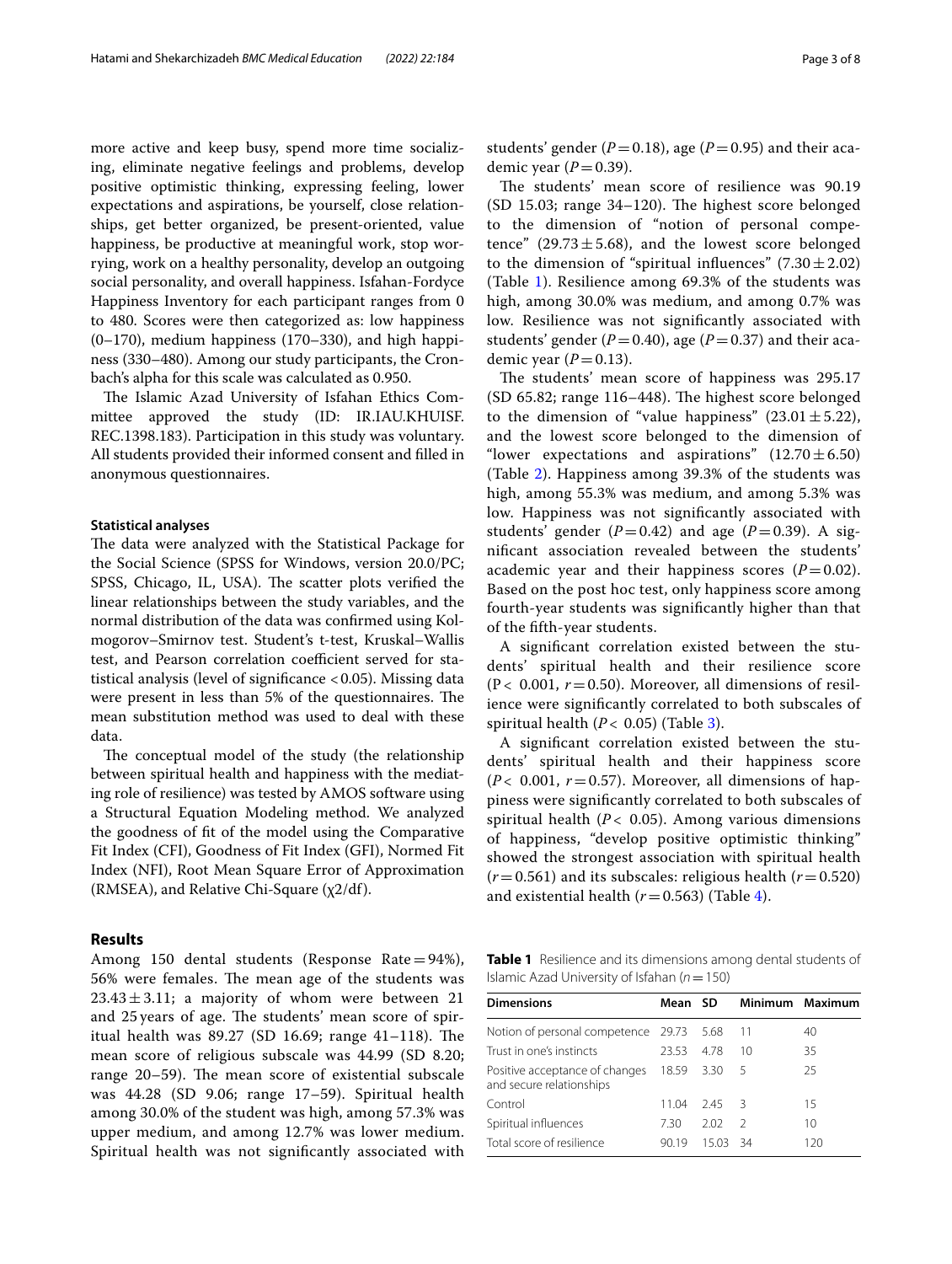| <b>Dimensions</b>                        | Mean   | SD    | Minimum  | <b>Maximum</b> |
|------------------------------------------|--------|-------|----------|----------------|
| Value happiness                          | 23.01  | 5.22  |          | 30             |
| Be yourself                              | 20.23  | 6.39  | $\Omega$ | 30             |
| Close relationships                      | 20.21  | 5.70  | 3        | 30             |
| Overall happiness                        | 19.84  | 6.51  | $\Omega$ | 30             |
| Develop positive optimistic thinking     | 19.69  | 5.97  | $\Omega$ | 30             |
| Work on a healthy personality            | 19.49  | 6.73  |          | 30             |
| Get better organized                     | 19.01  | 5.87  | 2        | 30             |
| Stop worrying                            | 18.65  | 5.66  | 3        | 30             |
| Spend more time socializing              | 18.59  | 6.11  | $\Omega$ | 30             |
| Eliminate negative feelings and problems | 18.23  | 6.34  | $\Omega$ | 30             |
| Develop an outgoing social personality   | 18.02  | 4.22  | $\Omega$ | 27             |
| Be more active and keep busy             | 17.48  | 6.33  | $\Omega$ | 30             |
| Be present-oriented                      | 16.91  | 6.64  | $\Omega$ | 30             |
| Expressing feeling                       | 16.68  | 6.18  | $\Omega$ | 30             |
| Be productive at meaningful work         | 16.43  | 7.14  | $\Omega$ | 30             |
| Lower expectations and aspirations       | 12.70  | 6.50  | $\Omega$ | 28             |
| Total score of happiness                 | 295.17 | 65.82 | 116      | 448            |

<span id="page-3-0"></span>**Table 2** Happiness and its dimensions among dental students of Islamic Azad University of Isfahan (*n*=150)

<span id="page-3-1"></span>

|           | Table 3 Correlation between dimensions of resilience and spiritual health among dental students of Islamic Azad University of Isfahan |  |
|-----------|---------------------------------------------------------------------------------------------------------------------------------------|--|
| $(n=150)$ |                                                                                                                                       |  |

| <b>Dimensions</b>                                                | <b>Religious health</b> |         | <b>Existential health</b> |         | Spiritual health |         |
|------------------------------------------------------------------|-------------------------|---------|---------------------------|---------|------------------|---------|
|                                                                  |                         | P-value |                           | P-value |                  | P-value |
| Notion of personal competence                                    | 0.382                   | < 0.001 | 0.465                     | < 0.001 | 0.440            | < 0.001 |
| Trust in one's instincts                                         | 0.187                   | 0.022   | 0.334                     | < 0.001 | 0.273            | 0.001   |
| Positive acceptance of changes and secure 0.387<br>relationships |                         | < 0.001 | 0.427                     | < 0.001 | 0.422            | < 0.001 |
| Control                                                          | 0.403                   | < 0.001 | 0.404                     | < 0.001 | 0.418            | < 0.001 |
| Spiritual influences                                             | 0.590                   | < 0.001 | 0.628                     | < 0.001 | 0.631            | < 0.001 |
| Total score of resilience                                        | 0.434                   | < 0.001 | 0.526                     | < 0.001 | 0.499            | < 0.001 |

A signifcant correlation revealed between the students' resilience score and their happiness score (*P*<0.001,  $r=0.71$ ). In addition, most dimensions of happiness showed signifcant correlation with the dimensions of resilience (*P*<0.05) except for "value happiness" and "spiritual influences" ( $P=0.236$ ); and "get better organized" and "spiritual influences"  $(P=0.093)$ .

In order to test the relationship between spiritual health and happiness with the mediating role of resilience, we used the Structural Equation Modeling method. The analysis of this model revealed good indices of fitness  $(RMSEA = 0.065, GFI = 0.990, CFI = 0.91, NFI = 0.998$ and  $\chi$ 2/df = 0.7). The direct effect of spiritual health on happiness (standardized coefficient=0.28,  $p$  < 0.001), the direct efect of spiritual health on resilience (standardized coefficient = 0.52,  $p < 0.001$ ), and the direct effect of resilience on happiness (standardized coefficient= $0.57$ , *p*<0.001) were signifcant. In addition, the indirect pathway of spiritual health on happiness with the mediating role of resilience was significant (standardized coefficient =  $0.296$ ,  $p < 0.001$ ) (Fig. [1](#page-4-1)).

## **Discussion**

Spiritual health of a great majority of dental students was upper medium or high (87.3%). This is in line the results of the study by Sen et al. [\[16\]](#page-6-15) which most Indian medical students (75.7%) reported refned spiritual health. However, in other similar studies on medical, dental or paramedical students, spiritual health of most students was at medium level  $[12, 13, 24]$  $[12, 13, 24]$  $[12, 13, 24]$  $[12, 13, 24]$  $[12, 13, 24]$  $[12, 13, 24]$  $[12, 13, 24]$ . The present study was conducted in a dental school in Islamic Republic of Iran which more than 90% of the citizens [[25](#page-6-24)], and a great majority of university attendees are Muslims. As pointed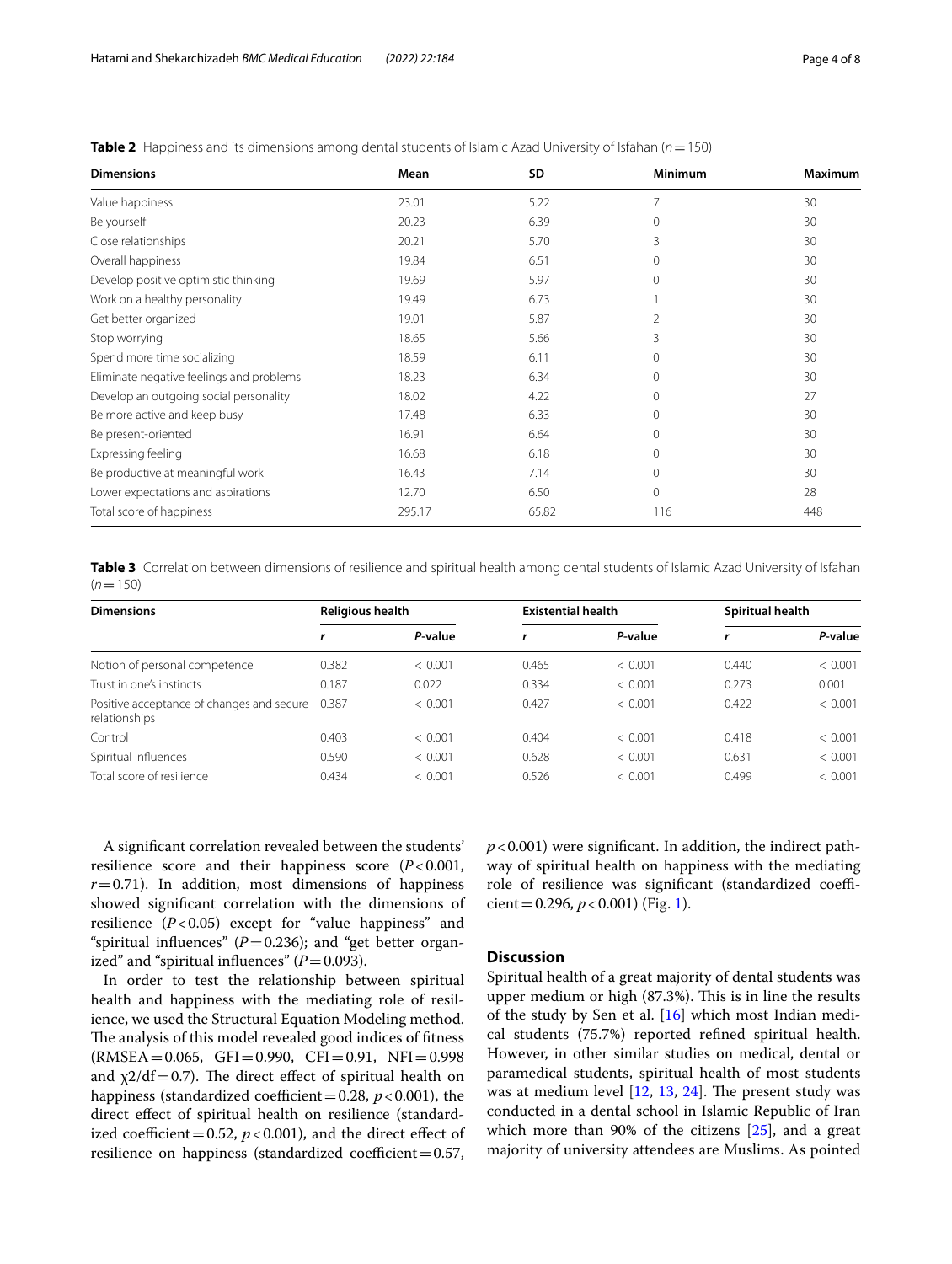<span id="page-4-0"></span>**Table 4** Correlation between dimensions of happiness and spiritual health among dental students of Islamic Azad University of Isfahan (*n*=150)

| <b>Dimensions</b>                      | Religious well-being |         | <b>Existential well-being</b> |         | Spiritual well-being |         |
|----------------------------------------|----------------------|---------|-------------------------------|---------|----------------------|---------|
|                                        | r                    | P-value | r                             | P-value | r                    | P-value |
| Be more active and keep busy           | 0.327                | < 0.001 | 0.441                         | < 0.001 | 0.400                | < 0.001 |
| Spend more time socializing            | 0.257                | 0.001   | 0.306                         | < 0.001 | 0.293                | < 0.001 |
| Eliminate negative feelings            | 0.461                | < 0.001 | 0.452                         | < 0.001 | 0.472                | < 0.001 |
| Develop positive optimistic thinking   | 0.520                | < 0.001 | 0.563                         | < 0.001 | 0.561                | < 0.001 |
| Expressing feeling                     | 0.292                | < 0.001 | 0.417                         | < 0.001 | 0.370                | < 0.001 |
| Lower expectations                     | 0.231                | 0.004   | 0.319                         | < 0.001 | 0.287                | < 0.001 |
| Be yourself                            | 0.360                | < 0.001 | 0.316                         | < 0.001 | 0.348                | < 0.001 |
| Close relationships                    | 0.362                | < 0.001 | 0.419                         | < 0.001 | 0.405                | < 0.001 |
| Get better organized                   | 0.313                | < 0.001 | 0.331                         | < 0.001 | 0.333                | < 0.001 |
| Be present-oriented                    | 0.436                | < 0.001 | 0.454                         | < 0.001 | 0.461                | < 0.001 |
| Value happiness                        | 0.273                | 0.001   | 0.288                         | < 0.001 | 0.290                | < 0.001 |
| Be productive at meaningful work       | 0.454                | < 0.001 | 0.457                         | < 0.001 | 0.471                | < 0.001 |
| Stop worrying                          | 0.266                | 0.001   | 0.385                         | < 0.001 | 0.340                | < 0.001 |
| Work on a healthy personality          | 0.187                | 0.022   | 0.246                         | 0.002   | 0.225                | 0.006   |
| Develop an outgoing social personality | 0.340                | < 0.001 | 0.403                         | < 0.001 | 0.386                | < 0.001 |
| Overall happiness                      | 0.396                | < 0.001 | 0.510                         | < 0.001 | 0.472                | < 0.001 |
| Total score of happiness               | 0.509                | < 0.001 | 0.585                         | < 0.001 | 0.568                | < 0.001 |



<span id="page-4-1"></span>out by Jaberi et al. [[25\]](#page-6-24), religious beliefs in Iran as a religious society are closely associated with spiritual health. This might justify the rather high level of spiritual health among our participants.

In our study, spiritual health was not signifcantly associated with students' gender, age and their academic year. Results are diverse among Indian students: while Dhama et al. [[12\]](#page-6-11) reported no gender diference in spiritual health of dental students, Sen et al. [[16\]](#page-6-15) showed higher level of spiritual health among female medical students.

Resilience score of most dental students in our study (69.3%) was high. In contrast, the resilience level of only 8% of students in a dental school in Thailand (72.6%) was higher than normal [[26\]](#page-6-25). Similarly, the resilience of a group of Turkish freshmen health sciences students [[27\]](#page-6-26), and a group of medical and dental students in Saudi private colleges was not high [\[14](#page-6-13)]. Resilience was not signifcantly associated with our students' age, gender, and their academic year. In contrast, Bahadir-Yilmaz et al. [[27\]](#page-6-26) reported higher resilience in men than in women,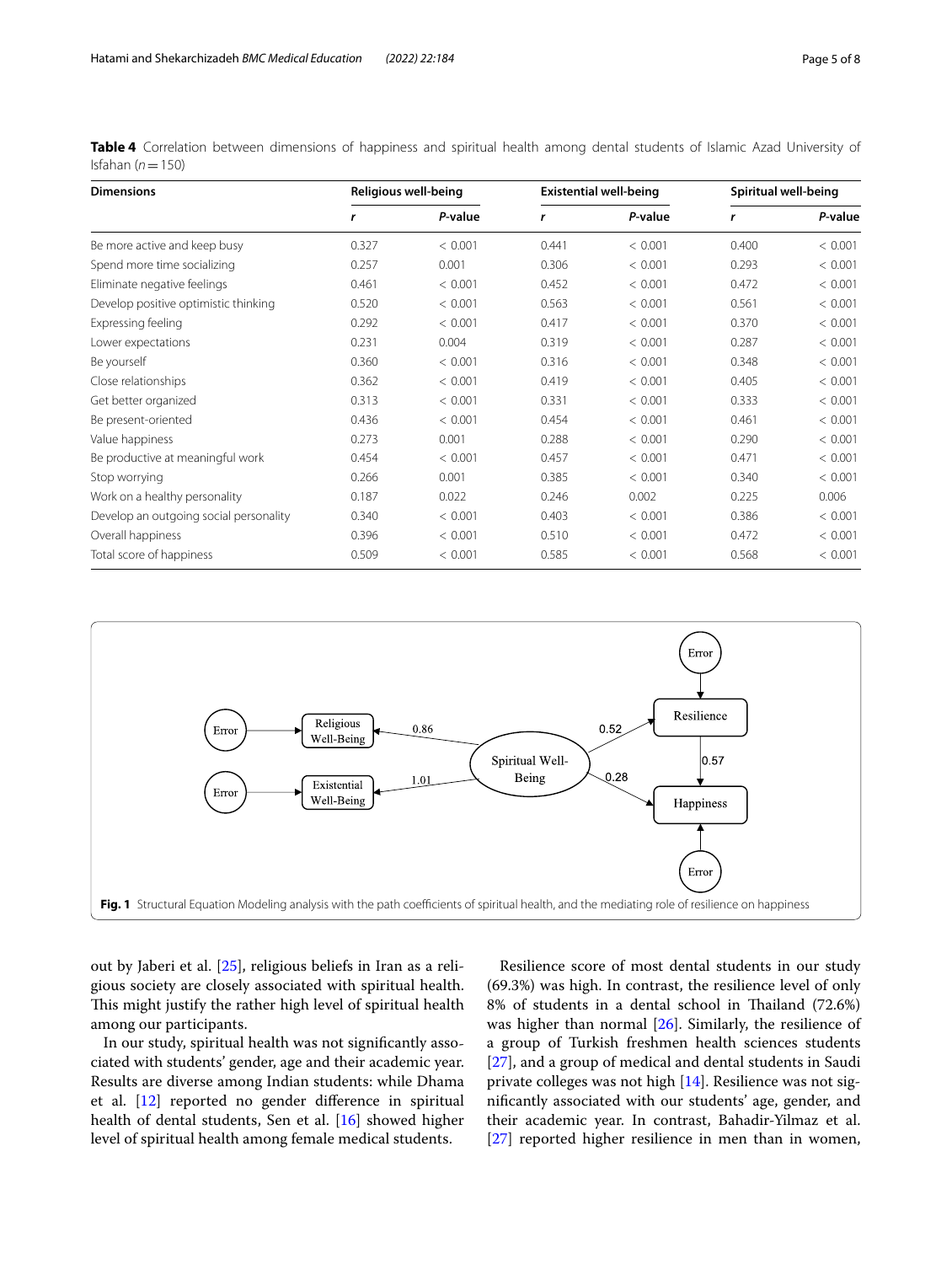and Aboalshamat et al. [[14\]](#page-6-13) reported higher resilience in women than in men. Such diference in fndings of the studies seems to be related to the cultural dimension of the concept of resilience. As indicated by Ungar  $[28]$  $[28]$ , people's ideologies and beliefs such as gender roles are affected by their culture. Thus, gender differences in resilience should be investigated in diferent cultures [\[27](#page-6-26)].

Happiness score of 55.3% of dental students in our study was medium. The highest score of happiness belonged to the dimension of "value happiness" and the lowest score belonged to the dimension of "lower expectations and aspirations". Similar to our fnding, happiness among a group of Iranian medical sciences students was average [[13\]](#page-6-12). However, happiness level of a group of medical or dental students in Saudi Arabia [\[14](#page-6-13)], and a group of Indian medical students [[17](#page-6-16)] was above average. This diversity in the level of happiness between studies might be related to diferent study populations. Based on a report by Kaipa et al. [\[10](#page-6-9)] among Indian dentists, although dentistry is a stressful profession, happiness level of most dentists was higher than average. It seems that factors other than stressful working conditions, might have greater infuence on dentists' level of happiness. For example, factors including demographic characteristics, type of professional attachment, duration and location of the practice, as well as the dentists' qualifcation were associated with higher score of happiness among Indian dentists [\[10](#page-6-9)].

Similar to a group of Saudi students [\[14](#page-6-13)], no signifcant relationship revealed between dental students' happiness and their gender. In most previous studies however, happiness was reported to be higher among men than among women  $[10, 17, 29, 30]$  $[10, 17, 29, 30]$  $[10, 17, 29, 30]$  $[10, 17, 29, 30]$  $[10, 17, 29, 30]$  $[10, 17, 29, 30]$  $[10, 17, 29, 30]$  $[10, 17, 29, 30]$ . The relationship between happiness and age is also controversial. Similar to the report of Moghadam et al. [[29\]](#page-7-1), in our study no signifcant association existed between dental students' happiness and their age. In contrast, Kaipa et al. [[10\]](#page-6-9) reported a positive correlation between happiness and age among dentists.

In terms of their academic year, happiness score of fourth-year dental students was signifcantly higher than that of fifth-year students. This might be because fifth year dental students in Iran usually have more clinical requirements, and are more in contact with patients. This situation results to increased stressful conditions which might refect to their level of happiness. On the contrary, while no signifcant relationship revealed between medical students' happiness and their educational level in the study by Moghadam et al. [[29](#page-7-1)], Aboalshamat et al. [[14](#page-6-13)] reported higher happiness among students with higher educational level (internship).

In the present study, we found the direct efect of spiritual health on resilience and happiness, the direct efect of resilience on happiness, and the indirect pathway of spiritual health on happiness with the mediating role of resilience. The significant association between students' spiritual health and their resilience in our study is in accordance with the results of the study of Indian medical students admitting a signifcant relationship between spiritual health and adaptive coping skills [[16](#page-6-15)]. According to Dhama et al. [[12\]](#page-6-11), spiritual health plays an important role, can compensate for a variety of health conditions such as mental, physical, and social health, and also afects coping strategies in human health.

In line with the study of a group of Iranian medical sciences students [[13\]](#page-6-12), a significant association revealed between students' spiritual health and their happiness. The relationship between happiness and belief in a superior power or having religious beliefs has also been approved in other studies on medical and other health science students: individuals with more religious attitudes reported higher level of happiness [\[17](#page-6-16), [31](#page-7-3)]. On the contrary, Francis et al. report no relationships between religion and happiness among German students [[32](#page-7-4)]. The signifcant association between students' resilience and happiness in our study, is in line with the study of Saudi medical and dental students [[14](#page-6-13)].

The present study investigated the relationship between spiritual health, resilience, and happiness among dental students. To the best of our knowledge, this is the frst study examined these three variables simultaneously among dental students. For data collection, we used standard questionnaires: the Persian version of Spiritual Well-Being Scale, the Persian version of Connor-Davidson Resilience Scale, and the Isfahan-Fordyce Happiness Inventory. Validity and reliability of the Persian versions of these questionnaires had been approved in previous studies. High response rate is another strength of the present study. However, questionnaire nature of the study might have resulted to socially acceptable answers. In order to overcome such limitation, we used anonymous self-administered questionnaires. In addition, data collection by three questionnaires might have negatively afected the students' willingness to participate. We tried to overcome this limitation by explaining the importance of the study for students. Finally, we conducted the study in a single dental school, thus we cannot generalize the fndings to all dental students.

## **Conclusion**

Spiritual health of a great majority of Iranian dental students was upper medium or high. Most students revealed high level of resilience. However, happiness score among half of the students was medium. A signifcant association revealed between dental students' spiritual health, resilience, and happiness. Spiritual health was signifcantly associated with both resilience and happiness.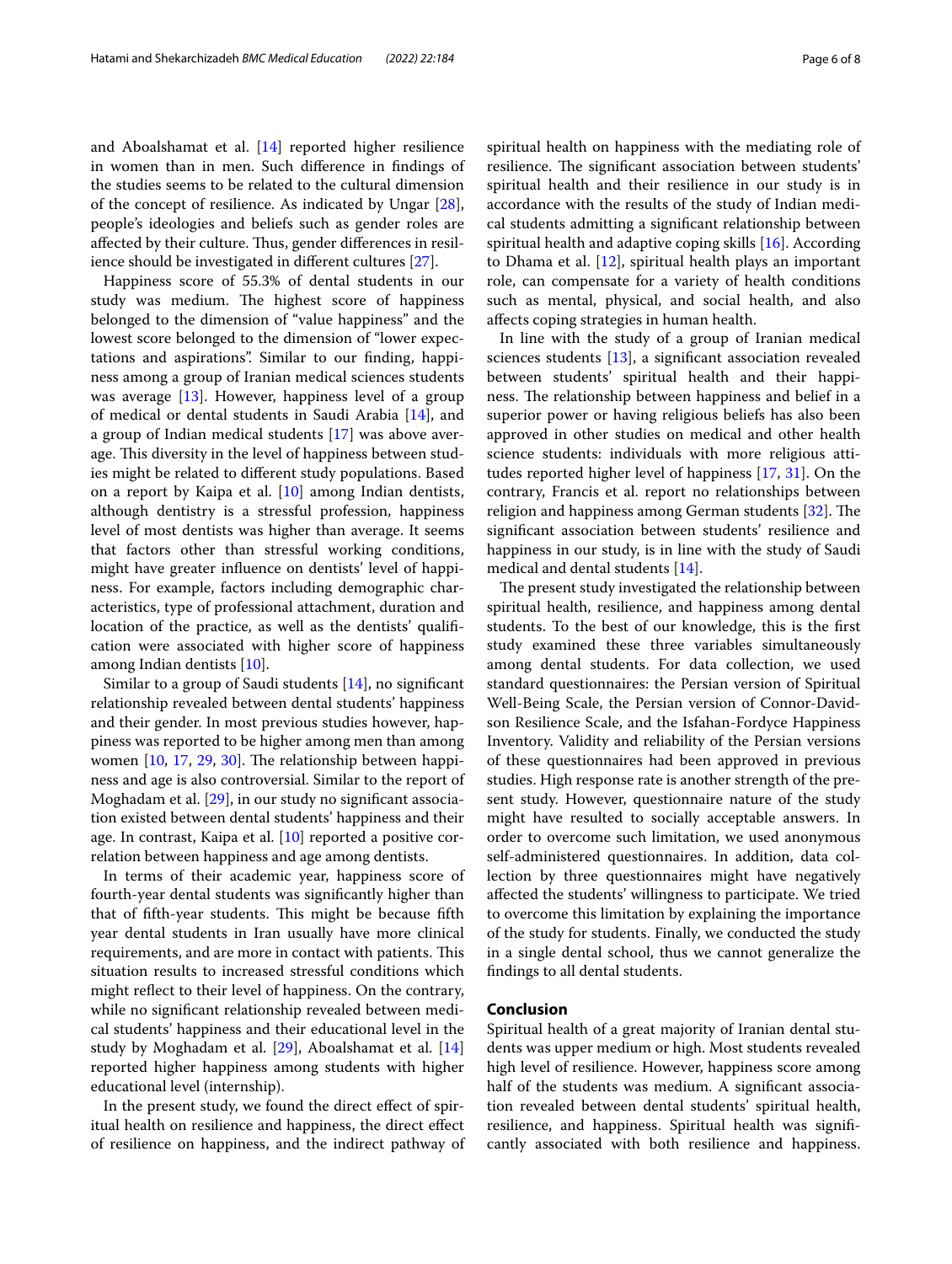Resilience acted as an intermediary between spiritual health and happiness. Thus, it is recommended to address the issue of spiritual health to those students with lower scores in order to increase their resilience and their ability to cope with the difficulties of their studies resulting to a higher level of happiness.

## **Abbreviations**

CFI: Comparative Fit Index; GFI: Goodness of Fit Index; NFI: Normed Fit Index; RMSEA: Root Mean Square Error of Approximation.

#### **Acknowledgements**

Not applicable.

#### **Authors' contributions**

All authors contributed to design and conception of the study. S.H. performed data collection, and H.Sh. interpreted the data. All authors participated in either drafting or critical revising the manuscript. All authors read and approved the fnal manuscript.

#### **Funding**

Not applicable.

### **Availability of data and materials**

The datasets generated during and analyzed during the current study are not publicly available due to our commitment to Islamic Azad University to disseminate the data just in specifc cases. Data set is available from the corresponding author on reasonable request.

## **Declarations**

#### **Ethics approval and consent to participate**

The Islamic Azad University of Isfahan Ethics Committee approved the study (ID: IR.IAU.KHUISF.REC.1398.183). All methods were performed in accordance with the relevant guidelines in Declaration of Helsinki. Participation in this study was voluntary. All students provided their informed consent and flled in anonymous questionnaires.

#### **Consent for publication**

Not applicable.

#### **Competing interests**

The authors declare that they have no competing interests.

#### **Author details**

<sup>1</sup> School of Dentistry, Isfahan (Khorasgan) Branch, Islamic Azad University, Isfahan, Iran. <sup>2</sup> Department of Community Oral Health, School of Dentistry, Community Health Research Center, Isfahan (Khorasgan) Branch, Islamic Azad University, Isfahan, Iran.

Received: 14 June 2021 Accepted: 9 March 2022 Published online: 16 March 2022

### **References**

- <span id="page-6-0"></span>Sharma S, Sharma O. Spirituality leads to happiness: a correlative study. Int J Indian Psychol. 2016;3:50–4.
- <span id="page-6-1"></span>2. Dhar N, Chaturvedi S, Nandan D. Spiritual health scale 2011: defning and measuring 4th dimension of health. Indian J Community Med. 2011;36:275.
- <span id="page-6-2"></span>3. Jaberi A, Momennasab M, Yektatalab S, Ebadi A, Cheraghi MA. Spiritual health: a concept analysis. J Relig Health. 2019;58:1537–60.
- <span id="page-6-3"></span>4. Ghaderi A, Tabatabaei SM, Nedjat S, Javadi M, Larijani B. Explanatory defnition of the concept of spiritual health: a qualitative study in Iran. J Med Ethics Hist Med. 2018;11:3.
- <span id="page-6-4"></span>5. Fisher JW, Francis LJ, Johnson P. Assessing spiritual health via four domains of spiritual wellbeing: the SH4DI. Pastor Psychol. 2000;49(2):133–45.
- <span id="page-6-5"></span>6. Ellison CW. Spiritual well-being: conceptualization and measurement. J Psychol Theol. 1983;11(4):330–8.
- <span id="page-6-6"></span>7. Fehring RJ, Miller JF, Shaw C. Spiritual well-being, religiosity, hope, depression, and other mood states in elderly people coping with cancer. Oncol Nurs Forum. 1997;24(4):663–71.
- <span id="page-6-7"></span>8. American Psychological Association. The road to resilience. Washington, DC: American Psychological Association; 2014.
- <span id="page-6-8"></span>9. Isobe A, Izumi M, Akifusa S. Relationship between resilience and selfrated health in dental hygiene students and registered dental hygienists. J Dent Edu. 2018;82:1343–50.
- <span id="page-6-9"></span>10. Kaipa S, Paul KK, Satpathy A, Epari V. Are dentists happy? A study among dental practitioners in coastal Andhra Pradesh using subjective happiness scale. Indian J Dent Res. 2017;28:604.
- <span id="page-6-10"></span>11. Argyle M. The psychology of happiness. 2nd ed. London: Routledge; 2001.
- <span id="page-6-11"></span>12. Dhama K, Gupta R, Singla A, Patthi B, Ali I, Niraj LK, et al. An insight into spiritual health and coping tactics among dental students; a gain or blight: a cross-sectional study. J Clin Diagn Res. 2017;11:ZC33–8.
- <span id="page-6-12"></span>13. Jalilian N, Ziapour A, Mokari Z, Kianipour N. A study of the relationship between the components of spiritual health and happiness of students at Kermanshah University of Medical Sciences in 2016. Ann Trop Med Public Health. 2017;10:1010.
- <span id="page-6-13"></span>14. Aboalshamat K, Alsiyud A, Al-Sayed R, Alreddadi R, Faqiehi S, Almehmadi S. The relationship between resilience, happiness, and life satisfaction in dental and medical students in Jeddah, Saudi Arabia. Niger J Clin Pract. 2018;21:1038–43.
- <span id="page-6-14"></span>15. Montero-Marin J, Piva Demarzo MM, Pereira JP, Olea M, García-Campayo J. Reassessment of the psychometric characteristics and factor structure of the 'perceived stress questionnaire'(PSQ): analysis in a sample of dental students. PLoS One. 2014;9:e87071.
- <span id="page-6-15"></span>16. Sen S, Pal D, Hazra S, Pandey GK. Spiritual health of students in government medical colleges of Kolkata and their coping skills in a crisis situation. Indian J Public Health. 2015;59:196.
- <span id="page-6-16"></span>17. Kamthan S, Sharma S, Bansal R, Pant B, Saxena P, Chansoria S, et al. Happiness among second year MBBS students and its correlates using Oxford happiness questionnaire. J Oral Biol Craniofac Res. 2019;9:190–2.
- <span id="page-6-17"></span>18. Kline RB. Principles and practice of structural equation modeling. 4th ed. New York: Guilford Publications; 2016.
- <span id="page-6-18"></span>19. Soleimani MA, Sharif SP, Allen KA, Yaghoobzadeh A, Nia HS, Gorgulu O. Psychometric properties of the Persian version of spiritual well-being scale in patients with acute myocardial infarction. J Relig Health. 2017;56:1981–97.
- <span id="page-6-19"></span>20. Paloutzian RF, Ellison CW. Loneliness, spiritual well-being and the quality of life. In: Peplau LA, Pearlman D, editors. Loneliness: a sourcebook of current theory, research and therapy. New York: Wiley; 1982. p. 224–37.
- <span id="page-6-20"></span>21. Khoshouei MS. Psychometric evaluation of the Connor-Davidson resilience scale (CD-RISC) using Iranian students. Int J Test. 2009;9:60–6.
- <span id="page-6-21"></span>22. Connor KM, Davidson JR. Development of a new resilience scale: the Connor-Davidson resilience scale (CD-RISC). Depress Anxiety. 2003;18:76–82.
- <span id="page-6-22"></span>23. Liaghatdar MJ, Jafari E, Abedi MR, Samiee F. Reliability and validity of the Oxford happiness inventory among university students in Iran. Span J Psychol. 2008;11:310.
- <span id="page-6-23"></span>24. Moghadam SRM, Madmoli M, Nikpay S. An investigation of the relationship between spiritual health and depression, anxiety, and stress among students of Ilam University of Medical Sciences. J Res Med Dent Sci. 2018;6:294–300.
- <span id="page-6-24"></span>25. Jaberi A, Momennasab M, Cheraghi M, Yektatalab S, Ebadi A. Spiritual health as experienced by muslim adults in Iran: A qualitative content analysis. Shiraz E Med J. 2019;20(12):e88715.
- <span id="page-6-25"></span>26. Weraarchakul W, Weraarchakul W, Thinsathid N, Chapawang C. Resilience quotient among dental students at clinical level, Faculty of Dentistry, Khon Kaen University, Thailand. J Med Assoc Thail. 2016;99:S148–S54.
- <span id="page-6-26"></span>27. Bahadir-Yilmaz E, Fatma OR. The resilience levels of frst-year medical, dentistry, pharmacy and health sciences students. Int J Caring Sci. 2015;8:385.